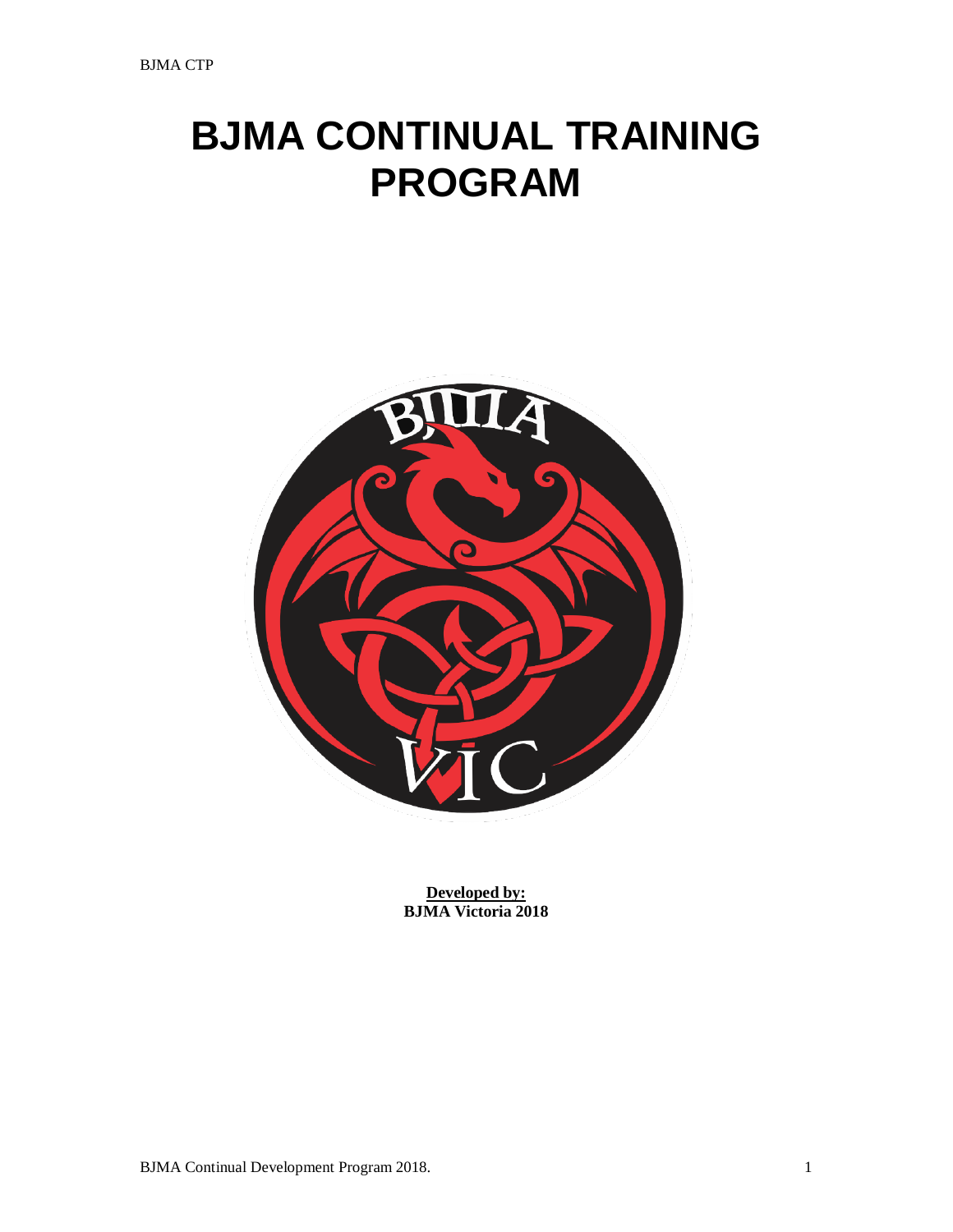### **Know where you are today, and where you want to be tomorrow…**

Enjoy peace of mind, knowing BJMA have a plan in place so students can achieve their grading goals.

After nearly 50 years the depth of knowledge and ability within BJMA is unrivalled. We have expert martial arts instructors placed to guide students on a lifetime study of martial arts and personal development. Our **C**ontinual **T**raining **P**rogram (CTP), will keep you on track with regular reviews and clear direction.

BJMA is constantly reviewing its practices and standards. We are recognised for our innovation and leadership in the martial arts industry. A lot of discussion, experimentation, development, pilot programs and reviews are conducted before we commence with a program as far reaching as the **CTP**.

The CTP has been designed to give a clear path way to advancement within BJMA and specifically Zen Do Kai.

We recognise that all BJMA members are unique with differing skills sets and goals. The CTP will help them find their path to success.

# **Objective:**

The CTP has been designed to give a clear path way, feedback and assessment criteria for all students, coordinators and instructors. It will improve knowledge and understanding of grading requirements and enhance support for our students, instructors and coordinators.

A **C**ontinual **T**raining **P**rogram (CTP) is a system recognised as best practice and is now a requirement for being registered by most professional bodies.

# **CTP Roll out process: (CTP working group)**

- 1. Introduction to all coordinators and leadership. Once the proposal program has been reviewed and accepted. The CTP work group will commence discussions with the coordinators to give them an understanding of the benefits and reporting requirements.
- 2. Create a basic manual to assist the implementation for each rank.
- 3. Introduce to instructors to assist the students to understand the process.
- 4. Introduce to all members at state training days. Explain how the CTP benefits individual members.
- 5. Commence use of the assessor's form and manual to assist with progress of members.
- 6. Members will have access to their log of points via the BJMA web site portal. (Privacy information will be retained with the requirements or a legal framework to support the Privacy Act)
- 7. Points for state training days will be recorded by the Victorian Leadership Team.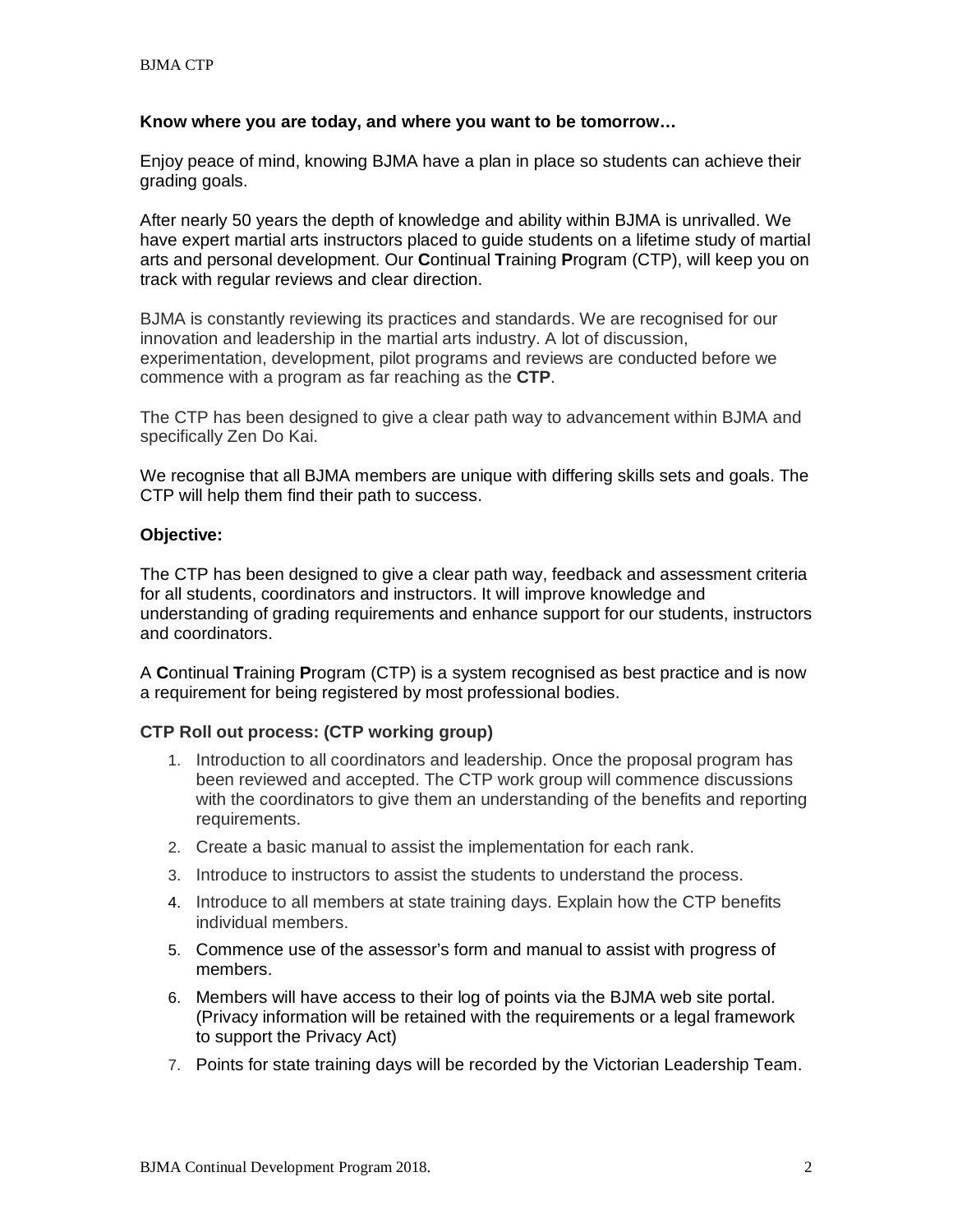# **Benefits for students:**

- $\checkmark$  Identify goal and objectives for their next grading.
- $\checkmark$  Analyse current position.
- $\checkmark$  Prepare action plan to achieve goals.
- $\checkmark$  Review current training. (Assessment form)
- $\checkmark$  Receive ongoing support.
- $\checkmark$  A clear point based system to assist in progress.
- $\checkmark$  Strong partnership between the student, their instructor and the coordinator.
- $\checkmark$  Increase skills Personal development within the martial arts.
- $\checkmark$  Equally measured to other students
- $\checkmark$  Reduces conflict of interpretation with coordinators and instructors.
- $\checkmark$  More sanctioned training days or specialised sessions
- $\checkmark$  More camps and other specialised training sessions.
- $\checkmark$  BJMA website developed as a resource tool.

### **Moving forward**:

Students will now be required to show they have been proactively training within the BJMA system to specifically develop skills required for their next grade. This must be done methodically during the entire period between grades. This will be recorded via the CTP point system.

# **Attaining Points:**

The CTP system uses "**point's**" as part of the criteria in eligibility to grade. The points required for each grading have been calculated to reflect the period and depth of study pertaining to each rank.

# **CTP POINT:**

Gold and silver points will be used specific and appropriate training.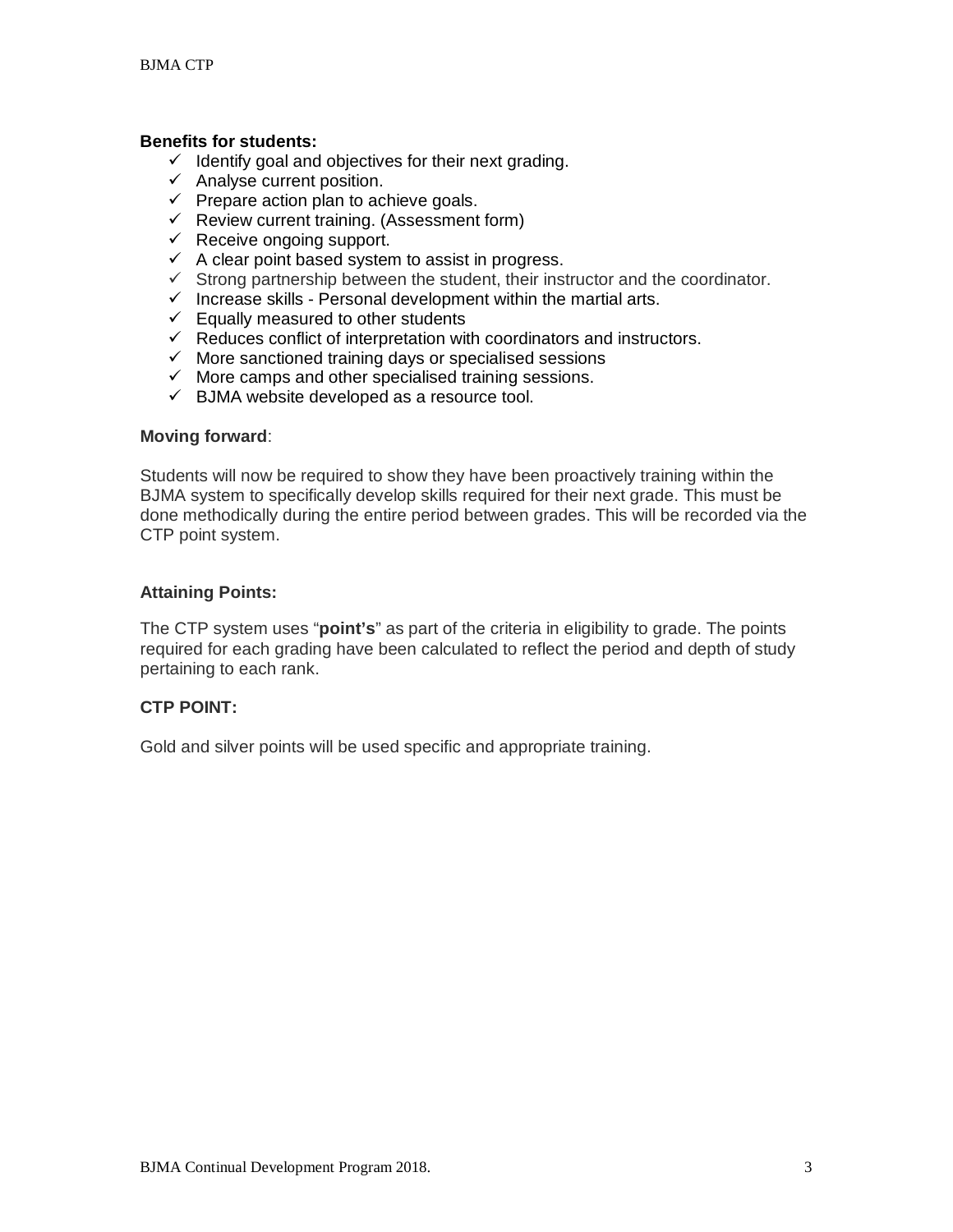# **Eligible activities:**

The activities listed below, indicate the point allocations for your CTP log and preparation in application to grade.

# Activities **Points**

| Official State Training with coordinator per session<br>Workshops held by coordinators 1.5 hours<br>Leadership conference focused on grading requirements 1.5 hours<br>First aid course (Completed within any training association)<br>Essay presented and reviewed in line with grading requirements<br>Distance students can provide filmed training sessions on required | Gold 2 points<br>Silver 1 points<br>Silver 1 points<br>Silver 1 points<br>Silver 1 points |
|-----------------------------------------------------------------------------------------------------------------------------------------------------------------------------------------------------------------------------------------------------------------------------------------------------------------------------------------------------------------------------|-------------------------------------------------------------------------------------------|
| skills to coordinator for review.                                                                                                                                                                                                                                                                                                                                           | Silver 1 points                                                                           |
| Training in another BJMA system 1.5 hours                                                                                                                                                                                                                                                                                                                                   | Silver 1 points                                                                           |
| Eg: Weapon training seminar in BJMA Arnis for ZDK 4 <sup>th</sup> degree<br>or BJMA Kickboxing seminar for 2 <sup>nd</sup> Degree.                                                                                                                                                                                                                                          |                                                                                           |
| Official VLT approved seminar with external specialist 1.5 hours                                                                                                                                                                                                                                                                                                            | Silver 1 points                                                                           |

# **CTP Points & years of continuous study:**

The minimum period of continuous study has been formulated over 40 years. It has been shown that this period aids in a solid understanding of the skills to be attained between ranks. It gives time to develop as an instructor and at higher levels and allows a maturing and mastery of skills.

- Brown to black belt current 12 months continuous study.
- From black belt to 1<sup>st</sup> degree  $=$  One year of continuous study
- $2<sup>nd</sup>$  degree = Two years of continuous study
- $\bullet$  3<sup>rd</sup> degree = Three years of continuous study
- $\bullet$  4<sup>th</sup> degree = Four years of continuous study.
- $\bullet$  5<sup>th</sup> degree = Five years of continuous study.

In pursuit of your next rank, it should be noted, that CTP points are collected annually and reach a total needed, in alignment of years training. For example, 2<sup>nd</sup> Degree would be 8 gold points throughout the 2 years and 8 silver, over two years.

- **Brown to Black belt** = 6 gold points.
- **1st degree** = 6 gold points 4 Silver points. One year of continuous study.
- **2nd degree** = Year 1 4 gold points 4 Silver points. Two years of continuous study.
- $2<sup>nd</sup>$  degree = Year 2 4 gold points 4 Silver points. Two years of continuous study.
- **3rd degree** = Year 1 4 gold points 4 Silver points. Three years of continuous study.
- $3<sup>rd</sup>$  degree = Year 2 4 gold points 4 Silver points. Three years of continuous study.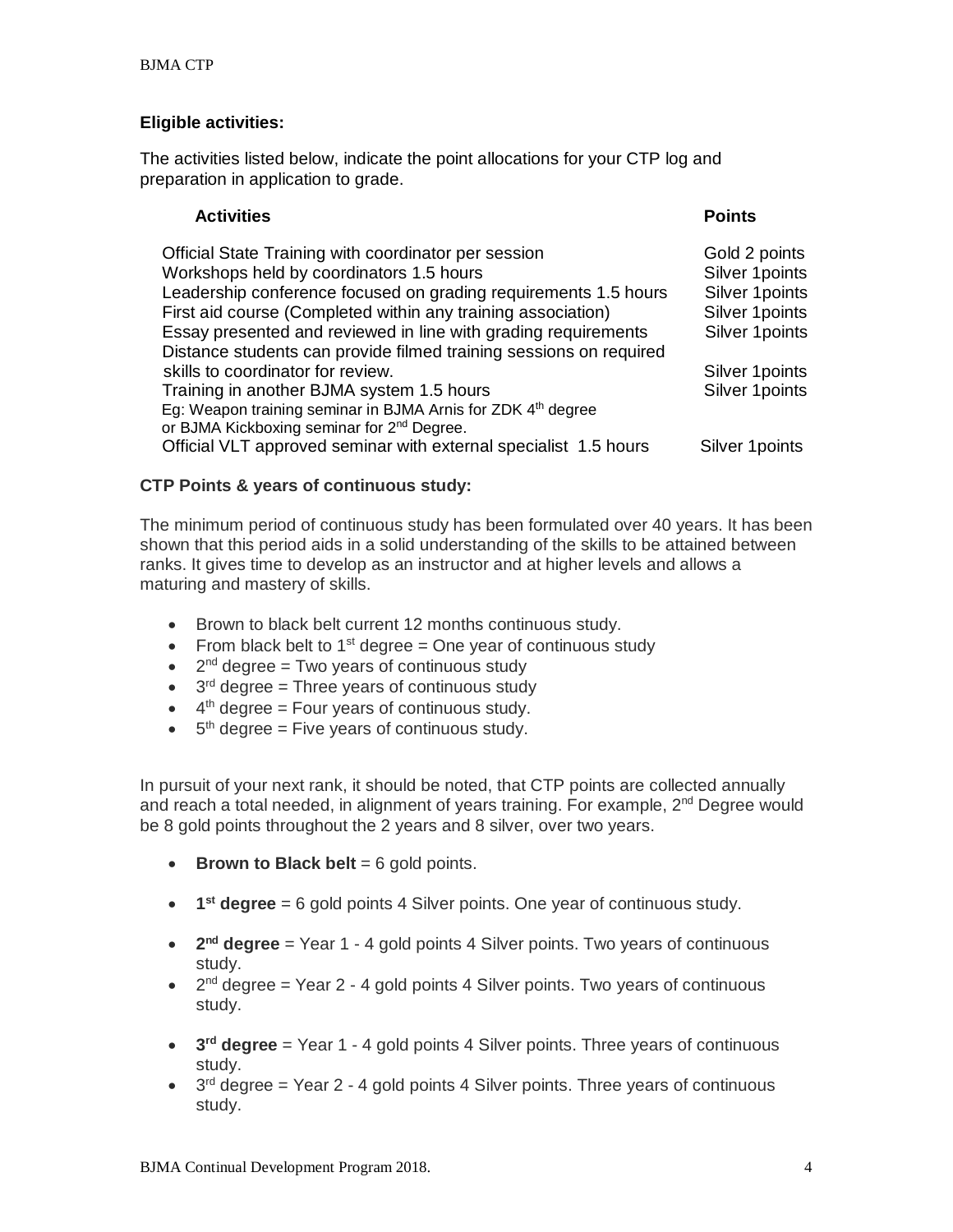- $\bullet$  3<sup>rd</sup> degree = Year 3 6 gold points 5 Silver points. Three years of continuous study.
- **4th degree** = Year 1 4 gold points 4 Silver points. Four years of continuous study.
- $\bullet$  4<sup>th</sup> degree = Year 2 4 gold points 4 Silver points. Four years of continuous study.
- $\bullet$  4<sup>th</sup> degree = Year 3 4 gold points 4 Silver points. Four years of continuous study.
- $\bullet$  4<sup>th</sup> degree = Year 4 4 gold points 6 Silver points. Four years of continuous study.
- **5th degree** = Year 1 4 gold points 4 Silver points. Five years of continuous study.
- $\bullet$  5<sup>th</sup> degree = Year 3 4 gold points 4 Silver points. Five years of continuous study.
- $\bullet$  5<sup>th</sup> degree = Year 3 4 gold points 4 Silver points. Five years of continuous study.
- $\bullet$  5<sup>th</sup> degree = Year 4 4 gold points 4 Silver points. Five years of continuous study.
- $\bullet$  5<sup>th</sup> degree = Year 5 6 gold points 6 Silver points. Five years of continuous study.
- **6th Degree** = Six years of continuous study. Total of 18 gold points and 24 silver points
- **7th Degree** = Seven years of continuous study. Total of 22 gold points and 26 silver points
- **8th Degree** = Eight years of continuous study. Total of 26 gold points and 28 silver points
- **9th Degree** = Nine years of continuous study. Total of 30 gold points and 30 silver points

(# Continuous study – students must have trained within BJMA continuously in those years of study. **Time away from training**, if you were not registered with BJMA or actively training, this time (greater than 6 months will be deducted from your continuous study total.)

# **Current students will not be adversely affected**.

Implementation will start in 2018. There will be a roll out period so current students midway through their training period will not be hindered. For example, a person whom is preparing for 3<sup>rd</sup> Degree and has been training and preparing for 2 years (2016 and 2017). This person will only need to accrue 10 points in 2018. All other skill assessment criteria must still be met.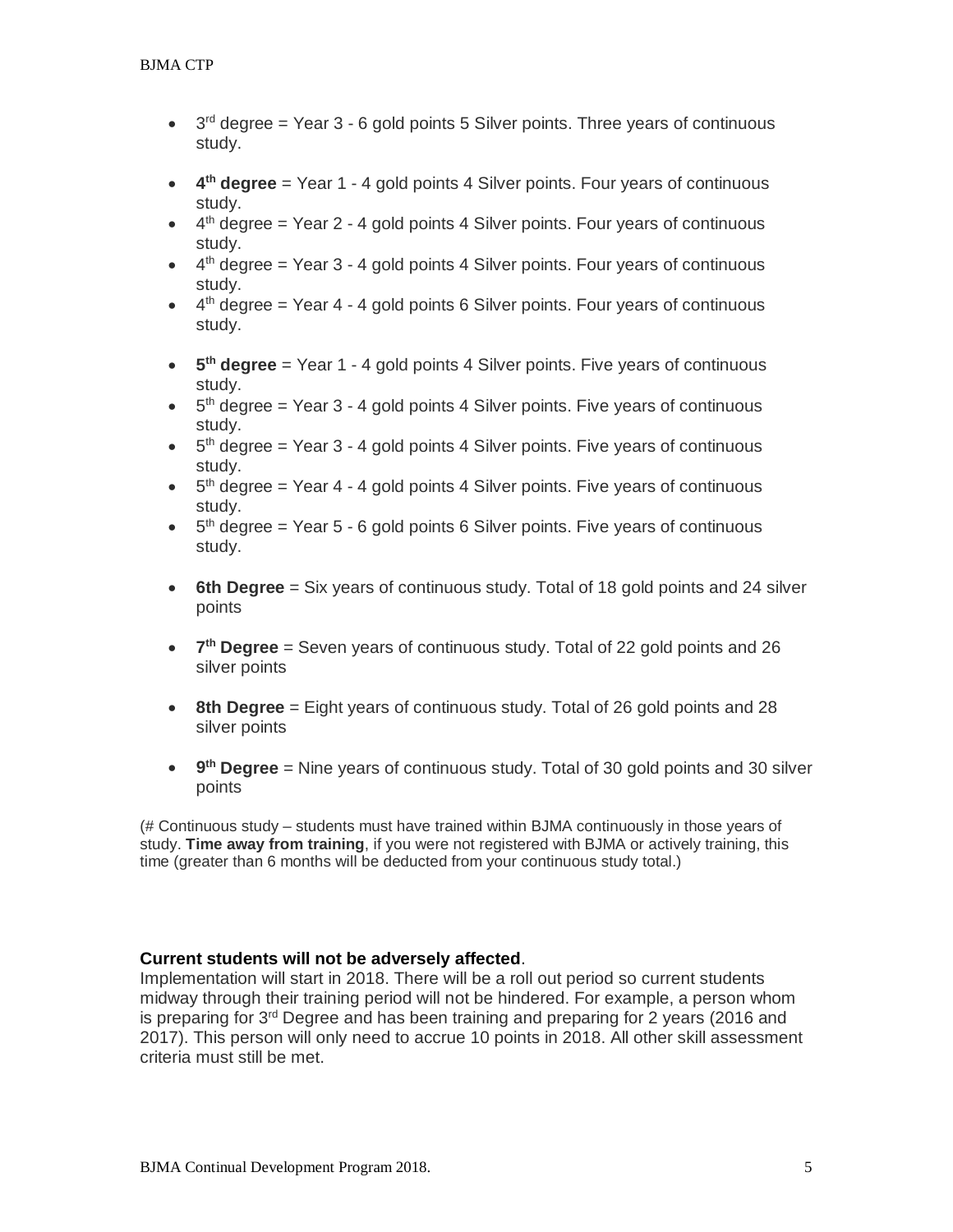# **Activities which will not earn CTP points.**

The activities below do not attract points. However, if you wish to request an activity to be considered for points, you may apply for consideration via the Victorian Leadership Team.

- $\times$  External instructors teaching seminars.
- $\times$  Physical Activities other than Martial Arts.
- $\times$  Training with external martial arts groups who are not members of BJMA.
- $\times$  Standard training sessions at your club which is not in line with your grading requirements.

# **Benefits of the CTP for BJMA:**

- $\checkmark$  Promotes BJMA as a martial arts organization driven by personal development.
- $\checkmark$  More people attending the state training days.
- $\checkmark$  Prompts instructors and coordinators to organise other training days or specialised session depending on grading requirements.
- $\checkmark$  Camps and other specialised training sessions will add to development of the whole BJMA system.
- $\checkmark$  Increase the quality and stability of BJMA.
- $\checkmark$  Promotes activity within the BJMA framework.
- $\checkmark$  BJMA website developed as a resource tool.
- $\checkmark$  Increased profitability each year.
- $\checkmark$  Can be used as a national tool to assist all states in promoting a strong system.
- $\checkmark$  Pick up new abilities in Process and Procedures.

# **Requirements and Process for recording and utilizing CTP points:**

- Must be a registered member of BJMA.
- Register on the BJMA VIC website. This will enable members to record points and access the log of points accrued. (To be advised)
- Receive validation of points from coordinator or senior instructor at your club.
- Students to provide CTP point record to their coordinator on the assessment day (last training day) of each year.
- Instructors and coordinators will have access to monitor the progress of students in the CTP via the new website. (To be advised)
- Recommend the student has working with children check completed.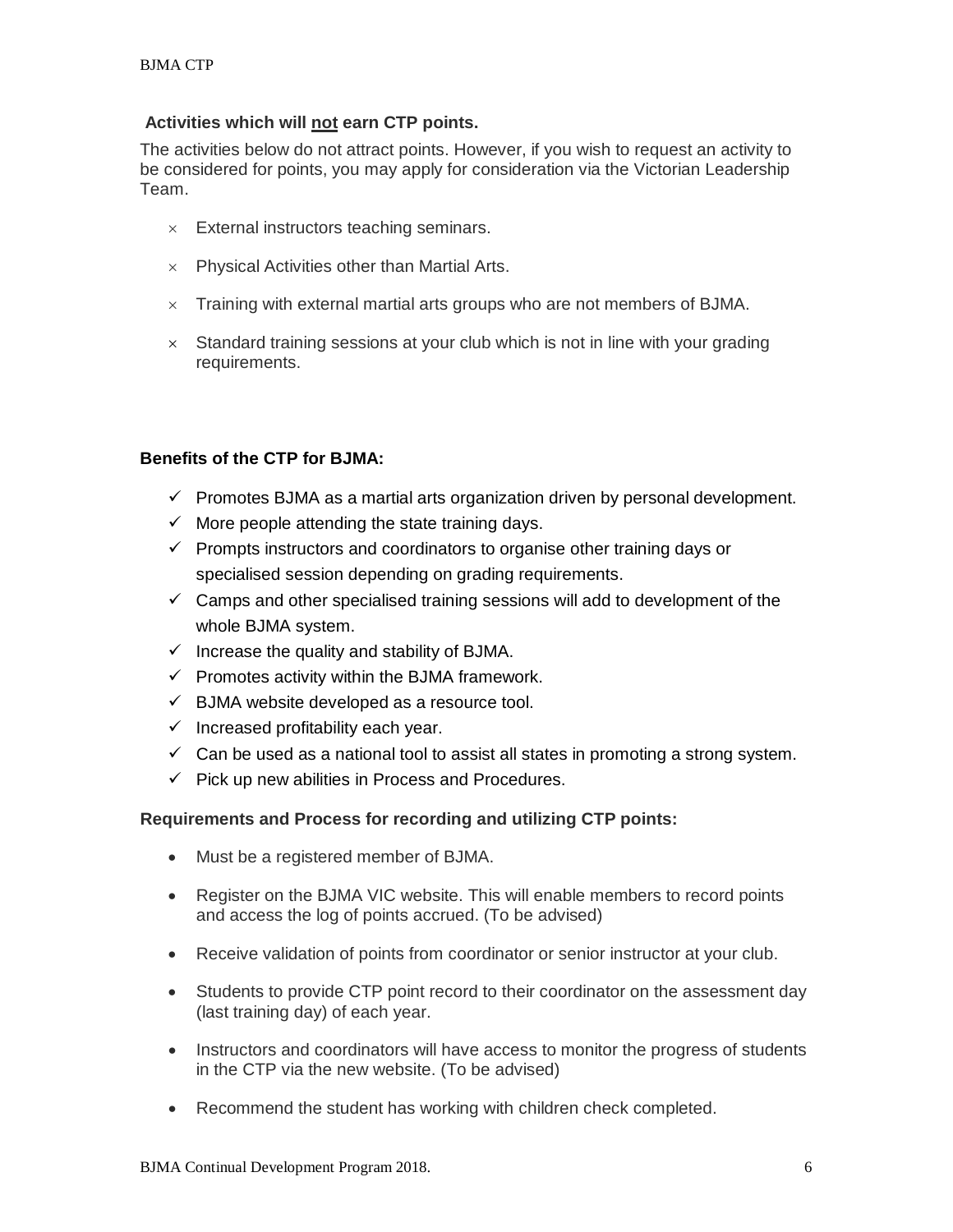# **Lodging your CTP Points:**

- 1. Logon on too [www.bjmavic.com](http://www.bjmavic.com/)
- 2. Register your details. Provide your details to assist with the administration team to your records are kept up to date.
- 3. Register for your event.
- 4. The event organizer/coordinator or instructor will assist in approve the attendance.
- 5. Review your points and development.

# **ROLES AND RESPONSIBLITIES**

# **Coordinators role:**

- Coordinators are to assist students develop skills as outlined in their specific grading syllabus. To have students work as a group and fine tune their skills ready for presentation for the grading.
- Coordinators should give authentic and respectful feedback to a student and their instructor on their progress via the assessment sheet.
- A coordinator will, having noted progress at each training day and given feedback, inform the student and instructor at the last training day if a student is eligible or ineligible to grade.
- Coordinator must inform the Soke Billy Manne or Victorian Leadership Team, in writing, regarding any disagreements with student or instructors regarding eligibility to grade. This will be reviewed by the VLT with a final decision from Soke Billy Manne. Please refer to the revision process guide.

### **Students role:**

- A Student must act in an authentic and respectful manner to the coordinator and their instructor.
- Student is responsible for their own progress and training. It is not the responsibility of the coordinator. It is recommended the student speaks with their instructor for guidance.
- Student must register their CTP Points.
- Student must inform their instructor or Victorian Leadership Team in writing regarding any request to have a decision on eligibility to grade reviewed.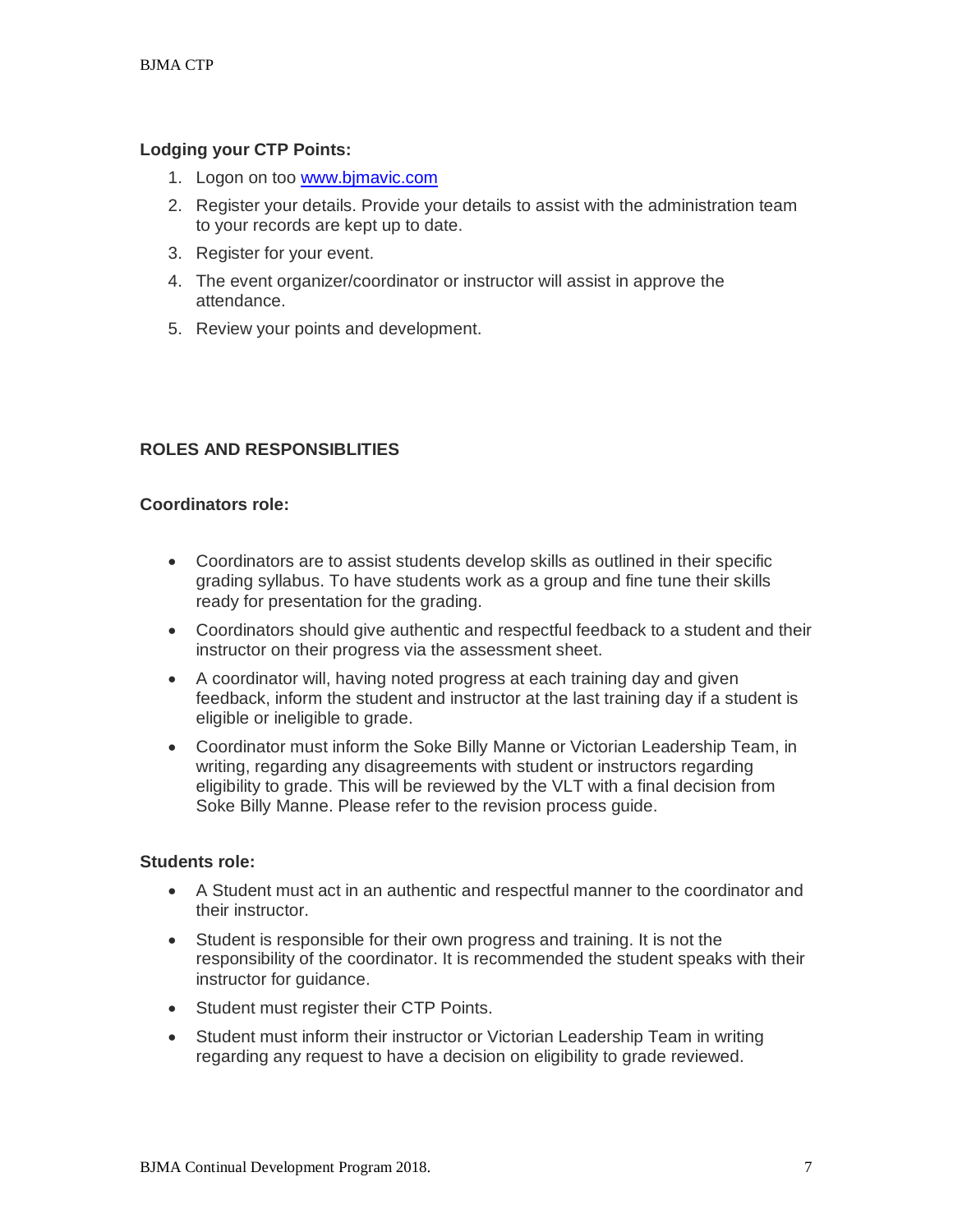### **Instructors role:**

- Instructors are responsible for developing the student's skills to a level that is satisfactory for them to attend state training days and to be assessed for grading.
- Instructor must take proactive ownership and responsibility of their student's progress.
- An instructor must act in an authentic and respectful manner to the student and coordinator.
- Instructors must communicate with the Victorian Leadership Team or Soke Billy Manne if they wish to progress a student before their due tenure. A final decision will be made by Soke Billy Manne.
- Instructors will advise the coordinator at the last training day if they do not believe their student is eligible to grade.
- Instructors must communicate with the Victorian Leadership Team or Soke Billy Manne in writing, regarding any disagreements with student or instructors regarding eligibility to grade. This will be reviewed by the VLT with a final decision from Soke Billy Manne.

# **Administrative requirements- Logging CTP**

The BJMA website will be the main access point and data base for CTP records. It will be administered by the VLT. To register points, members will access the BJMA website secure portal. This will also assist to cross promote the BJMA webpage.

- 1. Go to a secure website to load your CTP points.
- 2. Login to member's page.
- 3. CTP page.
- 4. Enter information of session.
- 5. Drop down box to assist students to pick the points allocation.
- 6. Enter instructor's details and phone number.
- 7. Students are then recorded for future training sessions.

# **Administrator/Coordinator can check;**

- 1. Review of points allocated.
- 2. Points achieved for rank.
- 3. Assessment day the coordinator will review how many points achieved by the student.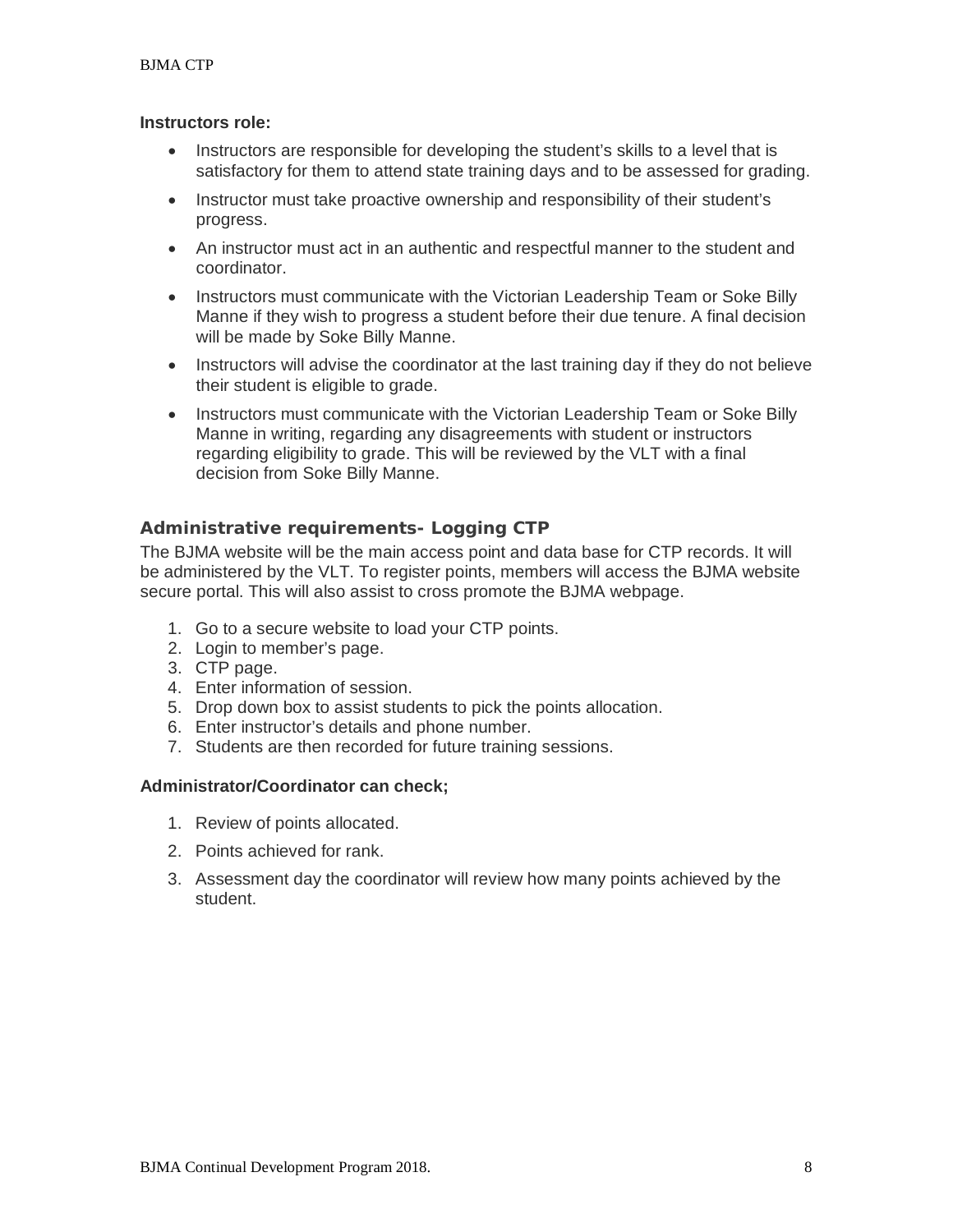# **Assessment form:**

It is important to provide transparency and communication to the coordinator and instructor on the progress of the student.

An assessment form has been created as a guide for all ranks, black and above to assist them with the growth of the students. It can be completed and recorded at each state training session. The form was not designed to overtake the current BJMA grading sheet.

### **How to use the form:**

The form will be used in several ways.

# **Disputes and resolutions:**

If, on the last training day, there is a disagreement to the eligibility of a student to grade. A panel of three independent, high ranking, instructors will assess the student utilising the assessment form.

The assessors will not disclose or discuss the results to anyone other than the coordinator or Soke Billy.

If the score is below an acceptable score decided by Soke Billy Manne and the VLT. The student will be assisted by the coordinator and instructor to discuss revision. Revision process will be provided to student, instructor to follow. Guidance will be provided to assist the student to achieve a better outcome the following grading year.

If the student does not achieve the required CTP points. They will not be eligible to grade until the full CTP is achieved or approved by Soke Billy Manne or relevant leadership group.

This form can be used in different training sessions and not solely for training days.

# **Outcome and achievements:**

- $\checkmark$  Based on positive changes and increasing the quality of students.
- $\checkmark$  The students will feel more equal among peers.
- $\checkmark$  Students will be held accountable for their own development.
- $\checkmark$  Coordinators can hold more training sessions to increase skills.
- $\checkmark$  More attendees to all training days.
- $\checkmark$  More capabilities to assist students to develop.
- $\checkmark$  Structured training program for each level of BJMA.
- $\checkmark$  More students spending time on improving the skills within BJMA.
- $\checkmark$  Less conflict within BJMA among instructors and coordinators.
- $\checkmark$  Focusing on positive changes within BJMA.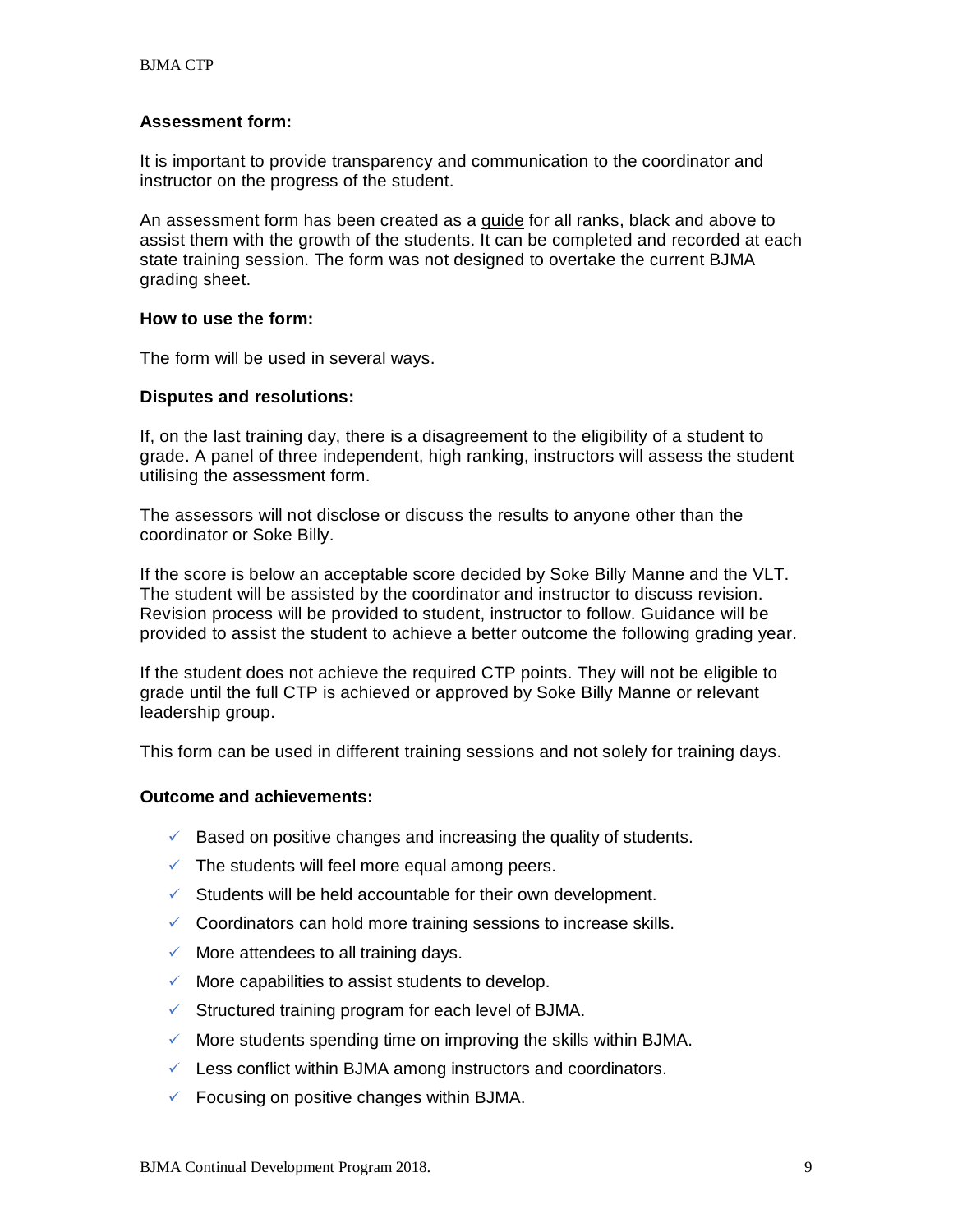# **Exemptions:**

There are exemptions which can be considered within the CTP program. This means everyone's circumstances, on request, can be reviewed. These exceptions will be on a case by case basis with approval from Soke Billy Manne and relevant Victorian Leadership Team.

- Any unendorsed CDP cannot be lodged. (Approval must be attained from the VLT for training sessions, seminars or other \*\*external instructors).
- Approval for any outside instructors must be approved by Hanshi's, Soke's and/or leadership team\* for use of CTP allocation. Leadership team will discuss if the appropriate training provided by internal or external source.
- Coordinators will have to approve the instructors training as appropriate to be considered as a CTP point. An email will need to be recorded as evidence of an approval and provided by approver to the coordinator.
- Exemptions for points will be approved only by Soke Billy Manne moving forward. Special considerations to be put into writing to Victorian Leadership Team and approved by senior ranks.
- $\bullet$  6<sup>th</sup> degree and above will be considered via the appropriate official nomination form to the relevant Victorian Leadership Team with final approval from Soke Billy Manne.
- Disabilities; Health, physical and age restrictions will be considered as exemptions with a written approval from leadership team.
- Modified gradings will need to be considered and approved by Soke Billy Manne and relevant leadership group.

# **Conclusion:**

At this stage is very early to determine if the negative or positive impact of the proposed CTP program. Most instructors who have discussed this option have taken it as a positive move.

The Victorian Leadership Team, with the backing of Soke Billy Manne will introduce the CTP as of February 2018.

### **Reference:**

CTP- Continual Training Program. ^BJMA – Bob Jones Martial Arts.

# **Positions as of 2018**

**Corporate Head** - Soke Bob Jones – Founder, 9th Degree

**Chief advisor, Mentor** - Soke Richard Norton – and joint Founder, 9<sup>th</sup> Degree

**Head of Martial Arts, BJMA** - Soke Billy Manne- 9<sup>th</sup> Degree (refers to Soke Bob Jones)

**International Leadership team** – (refers to Soke Billy Manne)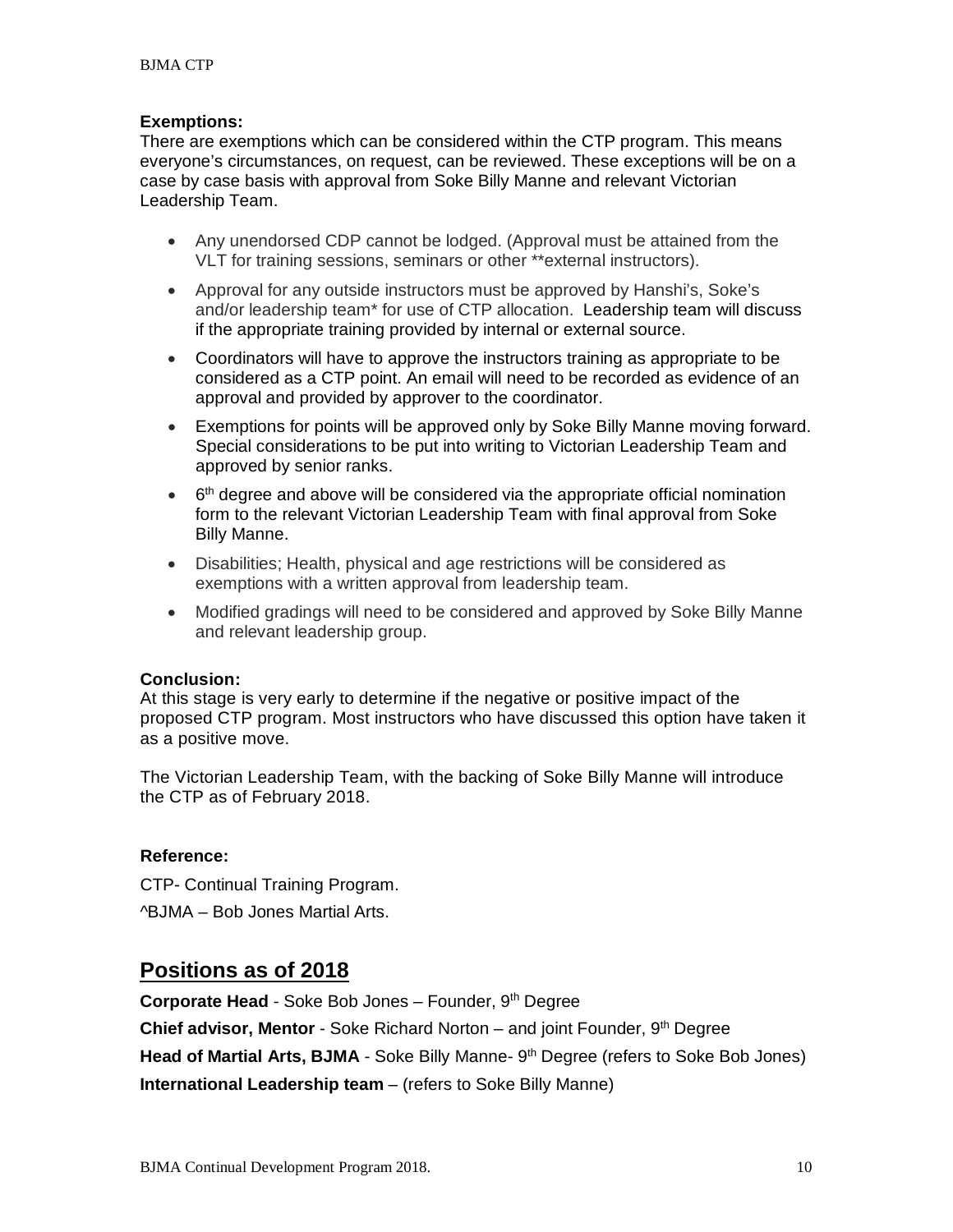Hanshi Peter Rowe - 9<sup>th</sup> Degree (NSW border region) Hanshi Brad Ross - 9<sup>th</sup> Degree (South East QLD) Hanshi Jim Friis - 9th Degree (Qld) Hanshi John Leondaris –  $9<sup>th</sup>$  Degree (SA) Kyoshi Eddie Woodford –  $8<sup>th</sup>$  Degree (NZ) Kyoshi Steve Furmedge –  $8<sup>th</sup>$  Degree (WA) Kyoshi Rhett Junker –  $7<sup>th</sup>$  Degree (NSW) Kyoshi Hamish Preston –  $7<sup>th</sup>$  Degree (TAS) Kyoshi Steve Newton  $-7<sup>th</sup>$  Degree (ACT)

# **Victorian Leadership Team (Victoria) – VLT (as of 2018, subject to change)**

2017 – Hamish Preston, Tania Rowan, Matthew Mellington, Michael Clark, Chris Mendonez, Peter Smedley, Matthew Ball

\*\* External – Referred as a non BJMA instructor or member. Not approved by BJMA Leadership team.

\*\*\*Coordinator – someone whose [job](http://dictionary.cambridge.org/dictionary/english/job) is to assist in coordination of grading and training day with a structured training plan.

**Students are to refer to their coordinators/instructors in regards grading requirements.**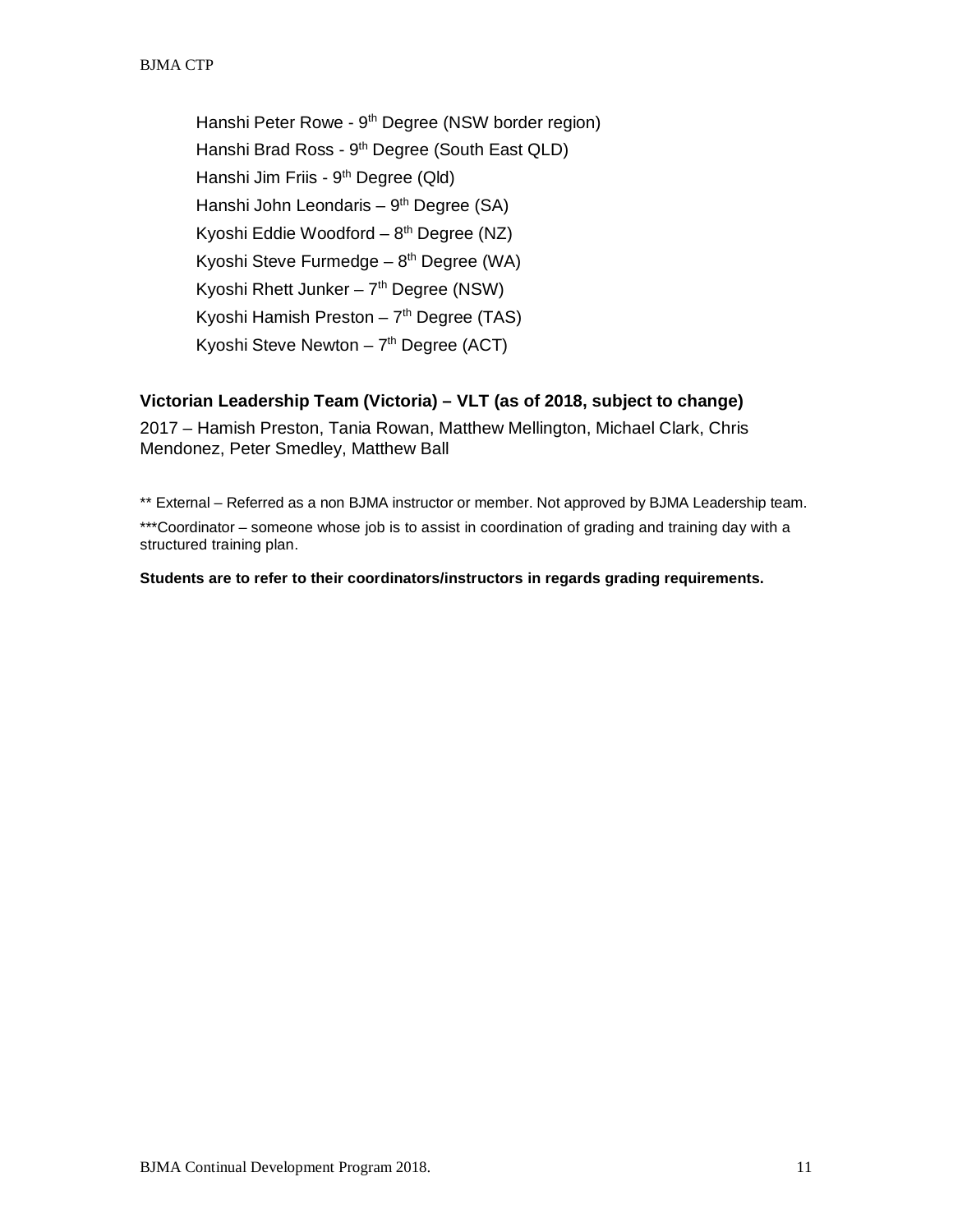

# **Brown to Black**

| Name:                            | Date:                                 |
|----------------------------------|---------------------------------------|
| Club:                            | Club Instructor: Club Instructor:     |
| Current Rank:                    | Rank Attempting: _______________      |
| Grading Co-ordinator: __________ | Training Sessions Attended: _________ |

# **CURRENT LEVEL OF UNDERSTANDING:**

### **Please circle most accurate level of understanding as of today.**

1. Below Satisfactory 2. Needs improvement 3. Satisfactory 4. Above Satisfactory 5 .Excellent

| <b>Stances</b>           | 2 | 3 | 4 | 5 | Posture        | $\overline{2}$ | 3 | 4 | -5 |
|--------------------------|---|---|---|---|----------------|----------------|---|---|----|
| Focus / Intent           | 2 | 3 | 4 | 5 | Timing / Speed | 2              | 3 | 4 | 5  |
| Control                  | 2 | 3 | 4 | 5 | Structure      | 2              | 3 | 4 | 5  |
| Punches                  | 2 | 3 | 4 | 5 | <b>Kicks</b>   | 2              | 3 | 4 | -5 |
| <b>Elbows</b>            | 2 | 3 | 4 | 5 | Knees          | 2              | 3 | 4 | 5  |
| Grappling                | 2 | 3 | 4 | 5 | Self defence   | $\mathcal{P}$  | 3 | 4 | 5  |
| Sparring                 | 2 | 3 | 4 | 5 | Flexibility    | 2              | 3 | 4 | 5  |
| <b>Endurance/Fitness</b> | 2 | 3 | 4 | 5 |                |                |   |   |    |

| Iron Horse           |  |     |  | 2 3 4 5 Rotating Palms |  |  |  |
|----------------------|--|-----|--|------------------------|--|--|--|
| <b>Three Battles</b> |  | - 3 |  | 4 5   Lull Before the  |  |  |  |
|                      |  |     |  | Storm                  |  |  |  |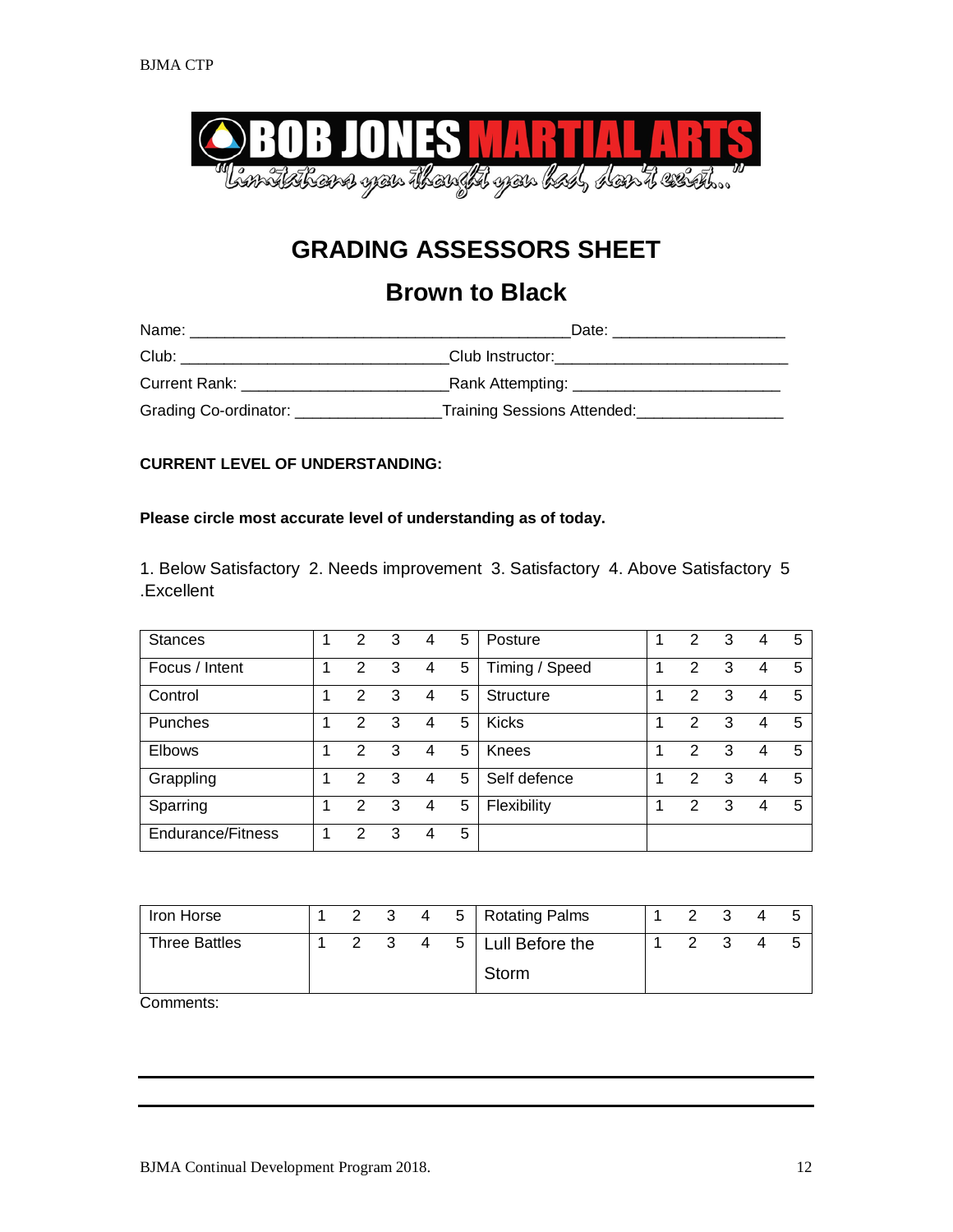

# **1th Degree Grading**

| Name:                 | Date:                                                                                                          |
|-----------------------|----------------------------------------------------------------------------------------------------------------|
| Club:                 | Club Instructor: the control of the control of the control of the control of the control of the control of the |
| Current Rank: ____    | Rank Attempting: ____________                                                                                  |
| Grading Co-ordinator: | Training Sessions Attended:                                                                                    |

# **CURRENT LEVEL OF UNDERSTANDING**

### **Please circle most accurate level of understanding as of today.**

1. Below Satisfactory 2. Needs improvement 3. Satisfactory 4. Above Satisfactory 5 .Excellent

| Stances        |               |                         |   | 2 3 4 5   Posture      | $\mathcal{P}$ | $\mathbf{3}$ | $\overline{\phantom{a}}$ |  |
|----------------|---------------|-------------------------|---|------------------------|---------------|--------------|--------------------------|--|
| Focus / Intent |               |                         |   | 2 3 4 5 Timing / Speed | 2             |              |                          |  |
| Control        |               |                         |   | 2 3 4 5 Structure      | $\mathcal{P}$ | - 3          |                          |  |
| Presentation   | $\mathcal{P}$ | $\overline{\mathbf{3}}$ | 5 |                        |               |              |                          |  |

| Iron Horse               | 2             | $\overline{\mathbf{3}}$ | 4 | 5 | <b>Rotating Palms</b> | 2 |   |   | 5 |
|--------------------------|---------------|-------------------------|---|---|-----------------------|---|---|---|---|
| <b>Three Battles</b>     | 2             | -3                      | 4 | 5 | Lull Before the       | 2 | 3 |   | 5 |
|                          |               |                         |   |   | Storm                 |   |   |   |   |
| <b>Lightning Strikes</b> | 2             | $\overline{\mathbf{3}}$ | 4 | 5 | Essay presentation    | 2 | 3 | 4 | 5 |
| Twice                    |               |                         |   |   |                       |   |   |   |   |
| Free form                | $\mathcal{P}$ | 3                       |   | 5 |                       |   |   |   |   |

\_\_\_\_\_\_\_\_\_\_\_\_\_\_\_\_\_\_\_\_\_\_\_\_\_\_\_\_\_\_\_\_\_\_\_\_\_\_\_\_\_\_\_\_\_\_\_\_\_\_\_\_\_\_\_\_\_\_\_\_\_\_\_\_\_\_\_\_\_\_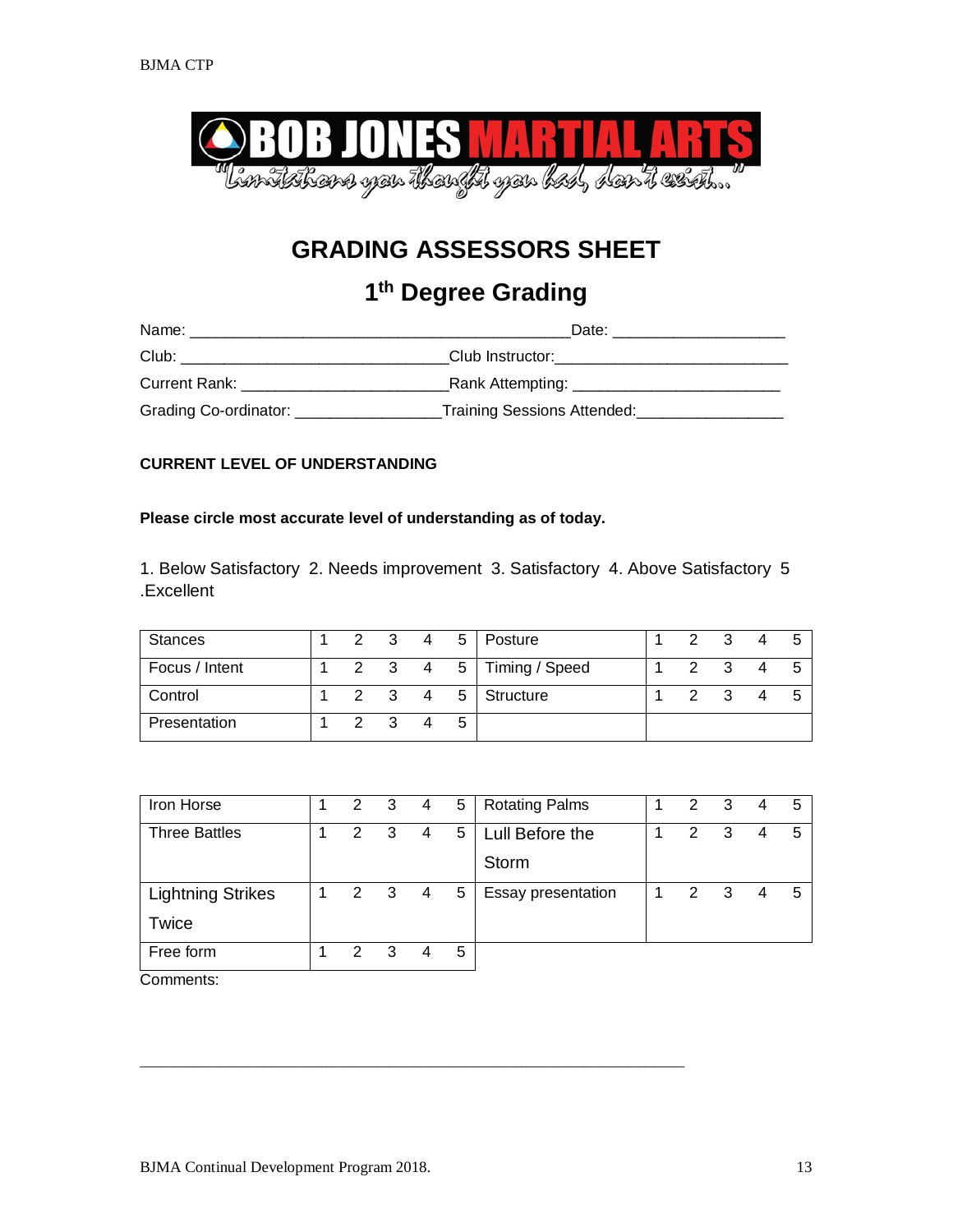

# **2th Degree Grading**

| Name:                 | Date:                         |
|-----------------------|-------------------------------|
| Club:                 | Club Instructor:              |
| Current Rank:         | Rank Attempting: ____________ |
| Grading Co-ordinator: | Training Sessions Attended:   |

# **CURRENT LEVEL OF UNDERSTANDING**

# **Please circle most accurate level of understanding as of today.**

1. Below Satisfactory 2. Needs improvement 3. Satisfactory 4. Above Satisfactory 5 .Excellent

| Stances/ feet work       | 1 | $\mathcal{P}$ | 3 | 4 | 5 | Posture               | 1 | 2              | 3 | 4 | 5 |
|--------------------------|---|---------------|---|---|---|-----------------------|---|----------------|---|---|---|
| Focus / Intent           | 1 | 2             | 3 | 4 | 5 | Timing / Speed        | 1 | $\overline{2}$ | 3 | 4 | 5 |
| Control                  | 1 | 2             | 3 | 4 | 5 | <b>Structure</b>      | 1 | 2              | 3 | 4 | 5 |
| <b>Punches</b>           | 1 | 2             | 3 | 4 | 5 | Kicks                 | 1 | 2              | 3 | 4 | 5 |
| <b>Elbows</b>            | 1 | 2             | 3 | 4 | 5 | Knees                 | 1 | 2              | 3 | 4 | 5 |
| Grappling                | 1 | 2             | 3 | 4 | 5 | Self defence          | 1 | 2              | 3 | 4 | 5 |
| <b>Shadow Sparring</b>   | 1 | 2             | 3 | 4 | 5 | Flexibility           | 1 | 2              | 3 | 4 | 5 |
| Awareness                | 1 | 2             | 3 | 4 | 5 | Pad work              | 1 | 2              | 3 | 4 | 5 |
| <b>Endurance/Fitness</b> | 1 | 2             | 3 | 4 | 5 | Sparring              | 1 | $\overline{2}$ | 3 | 4 | 5 |
| Eye of the Tornado       | 1 | 2             | 3 | 4 | 5 | Lighting strike twice | 1 | 2              | 3 | 4 | 5 |
| Free form                | 1 | 2             | 3 | 4 | 5 | Pad holder            | 1 | 2              | 3 | 4 | 5 |
|                          |   |               |   |   |   | Competency            |   |                |   |   |   |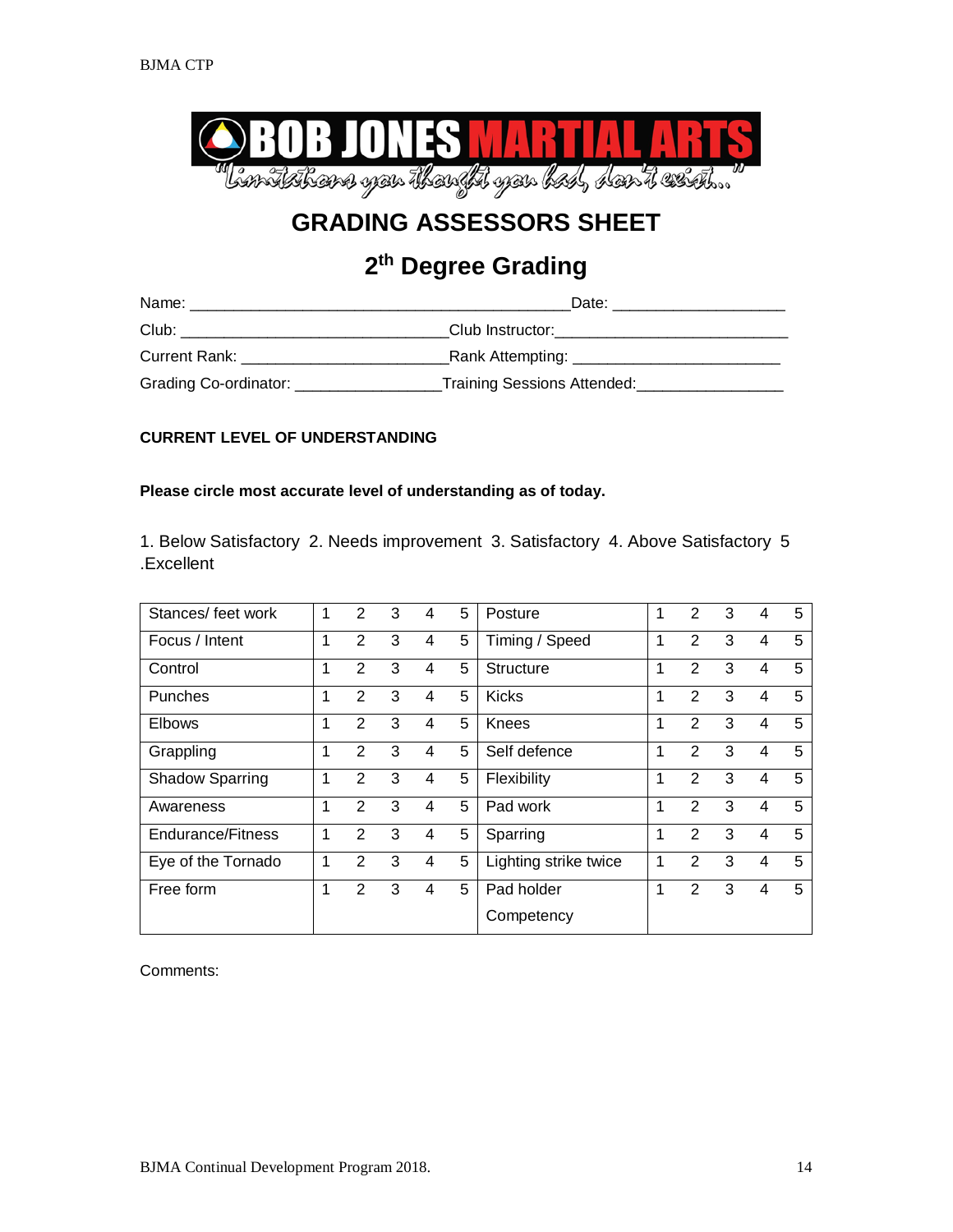

# **3th Degree Grading**

| Name:                            | Date:                                                   |
|----------------------------------|---------------------------------------------------------|
| Club:                            | Club Instructor: ______________                         |
| Current Rank:                    | Rank Attempting:                                        |
| Grading Co-ordinator: __________ | Training Sessions Attended: Training Sessions Attended: |

# **CURRENT LEVEL OF UNDERSTANDING**

# **Please circle most accurate level of understanding as of today.**

1. Below Satisfactory 2. Needs improvement 3. Satisfactory 4. Above Satisfactory 5 .Excellent

| Lightning Strikes   |   | $2 \quad 3$         |                         | 4              | 5           | Delta 1            | 2             | - 3 |   | 5   |
|---------------------|---|---------------------|-------------------------|----------------|-------------|--------------------|---------------|-----|---|-----|
| Twice               |   |                     |                         |                |             |                    |               |     |   |     |
| Eye of the Tornado  |   | $1 \quad 2 \quad 3$ |                         | 4              | $5^{\circ}$ | Delta 2            | $\mathcal{P}$ | 3   | 4 | - 5 |
| Wrath of the Python | 1 | 2                   | $\overline{\mathbf{3}}$ | $\overline{4}$ | 5           | Delta <sub>3</sub> | 2             | 3   |   | - 5 |
| Free Form           |   | $\mathcal{P}$       | $\mathbf{3}$            | $\overline{4}$ | 5           | Delta 4            | 2             | 3   |   | -5  |

| <b>Stances</b>   | 2             | 3                       | 4              | 5 | Posture            | 2             | -3           |  |
|------------------|---------------|-------------------------|----------------|---|--------------------|---------------|--------------|--|
| Focus / Intent   | 2 3           |                         | $\overline{4}$ | 5 | Timing / Speed     | 2             | -3           |  |
| Control          | $\mathcal{P}$ | $\overline{\mathbf{3}}$ | 4              | 5 | Structure          | 2             | -3           |  |
| Presentation     | $\mathcal{P}$ | $\overline{\mathbf{3}}$ |                | 5 | Awareness          | $\mathcal{P}$ | $\mathbf{3}$ |  |
| Partners waiting | $\mathcal{P}$ | $\overline{\mathbf{3}}$ | 4              | 5 | <b>Taped Essay</b> | 2             | -3           |  |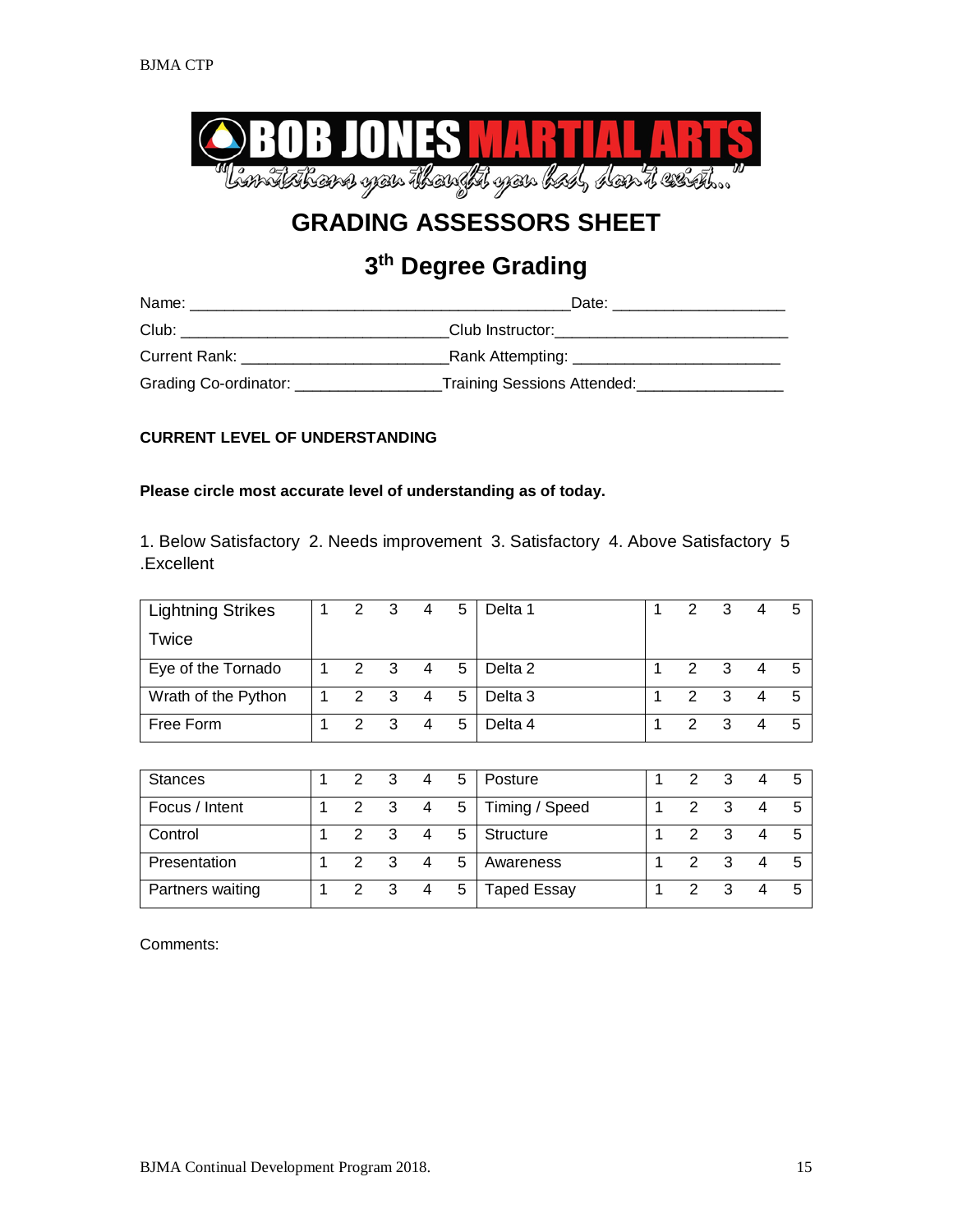

# **4th Degree Grading**

| Name:                 | Date:                              |
|-----------------------|------------------------------------|
| Club:                 | Club Instructor:                   |
| Current Rank:         | _Rank Attempting: ________________ |
| Grading Co-ordinator: | Training Sessions Attended:        |

# **CURRENT LEVEL OF UNDERSTANDING**

### **Please circle most accurate level of understanding as of today.**

1. Below Satisfactory 2. Needs improvement 3. Satisfactory 4. Above Satisfactory 5 .Excellent

| <b>Master of Darkness</b> | 1 | 2             | 3 | 4 | 5 | Delta 1          | 2 | 3 |   | 5 |
|---------------------------|---|---------------|---|---|---|------------------|---|---|---|---|
| Free form                 |   | $\mathcal{P}$ | 3 | 4 | 5 | Delta 2          | 2 | 3 | 4 | 5 |
| Weapon Form               |   | 2             | 3 | 4 | 5 | Delta 3          | 2 | 3 |   | 5 |
| Sword                     |   |               |   |   |   |                  |   |   |   |   |
| Weapon Form 2             |   | 2 3           |   | 4 | 5 | Essay Video      | 2 | 3 |   | 5 |
| Weapon form 3             |   | 2             | 3 | 4 | 5 | Understanding of | 2 | 3 |   | 5 |
|                           |   |               |   |   |   | weapons          |   |   |   |   |

| <b>Stances</b>   | $\mathcal{P}$ | 3                       | 4 | 5 | Posture                     | 2 | 3 | 5 |
|------------------|---------------|-------------------------|---|---|-----------------------------|---|---|---|
| Focus / Intent   | 2             | $\overline{\mathbf{3}}$ | 4 | 5 | Timing / Speed              | 2 | 3 | 5 |
| Control          | $\mathcal{P}$ | 3                       | 4 | 5 | Structure                   | 2 |   | 5 |
| Presentation     | $\mathcal{P}$ | 3                       | 4 | 5 | Awareness                   | 2 |   | 5 |
| Partners waiting | $\mathcal{P}$ | 3                       | 4 | 5 | Video Essay<br>presentation | 2 | 3 | 5 |
|                  |               |                         |   |   |                             |   |   |   |